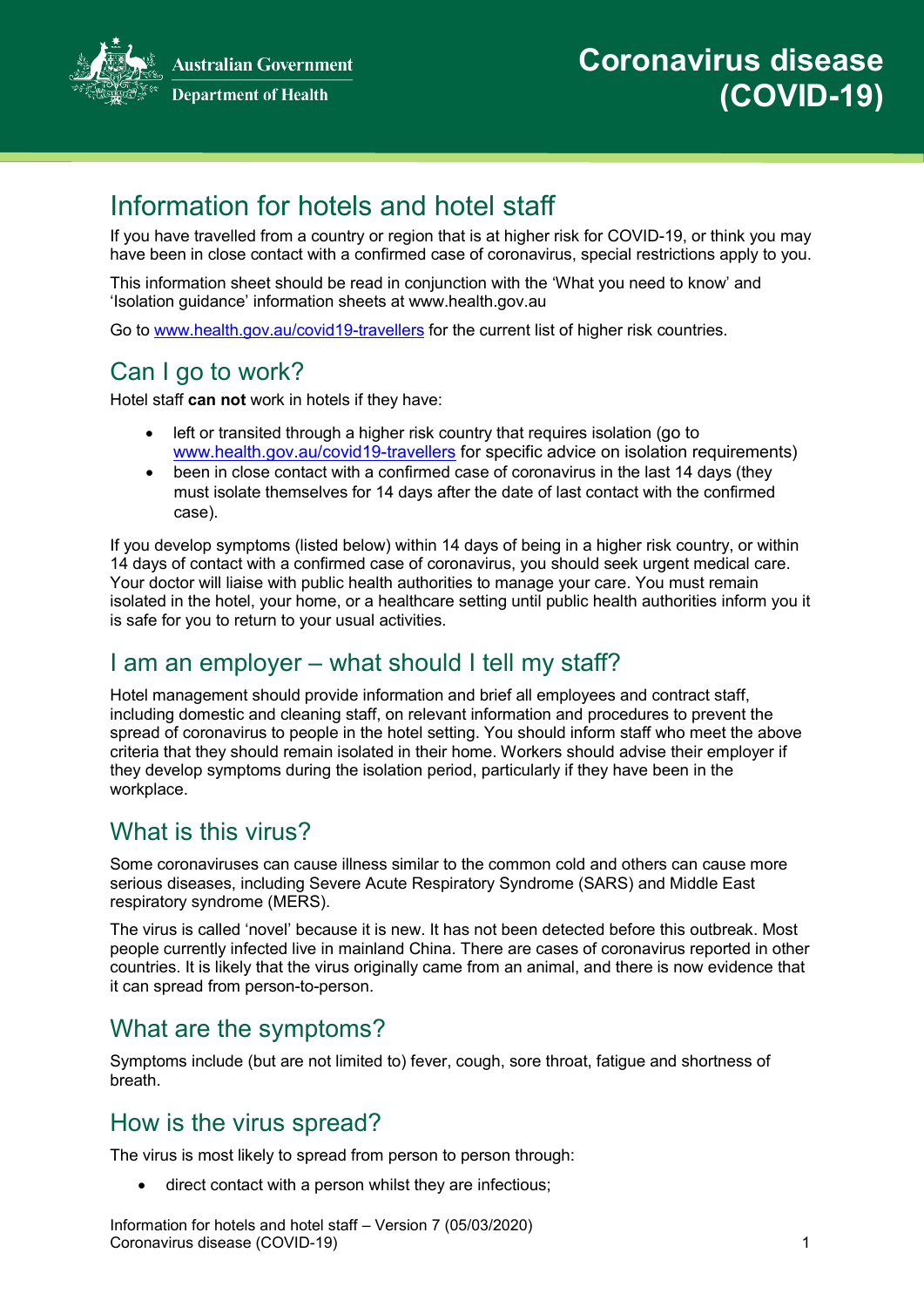- contact with droplets when a person with a confirmed infection coughs or sneezes; or
- touching objects or surfaces (such as door handles or tables) that were contaminated by droplets from secretions coughed or sneezed from a person with a confirmed infection, and then touching your mouth or face.

#### For how long can a person spread the infection to other people?

The length of time that a person is infectious, that is, can spread the infection to others, is not yet known. However, there has been emerging evidence of asymptomatic or minimally symptomatic infection and pre-symptomatic transmission in at least one case cluster. It is therefore likely that a person can spread the infection from before the time they first develop symptoms until up to one day after symptoms stop.

Therefore, the Australian Government Department of Health is currently recommending an isolation period of 14 days for returned travellers from higher risk countries, and for contacts of confirmed cases.

### Who is most at risk of a serious illness?

Some people who are infected may not get sick at all, some will get mild symptoms from which they will recover easily, and others may become very ill, very quickly. From previous experience with other coronaviruses, the people at most risk of serious infection are:

- people with compromised immune systems (e.g. cancer)
- elderly people
- Aboriginal and Torres Strait Islander people
- people with diagnosed chronic medical conditions
- very young children and babies\*
- people in group residential settings
- people in detention facilities.

\*At this stage the risk to children and babies, and the role children play in the transmission of COVID-19, is not clear. However, there has so far been a low rate of confirmed COVID-19 cases among children relative to the broader population.

#### What if I have already returned to work but should have been isolated?

You should inform your employer as soon as possible that you have recently travelled to a high risk country, or had contact with a confirmed case, and isolate yourself for the remainder of the 14 day period.

If you go on to develop symptoms:

- immediately isolate yourself from others in your home;
- call your usual doctor or local hospital and tell them you may have novel coronavirus infection; and
- when you get to the doctor's clinic or hospital, tell them again that you may have novel coronavirus infection; and
- as soon as possible, please call your employer to notify them that you have developed symptoms and will be tested for the novel coronavirus.

If you have serious symptoms such as difficulty breathing:

- call **000** and ask for an ambulance; and
- tell the ambulance officers that you may have novel coronavirus infection.